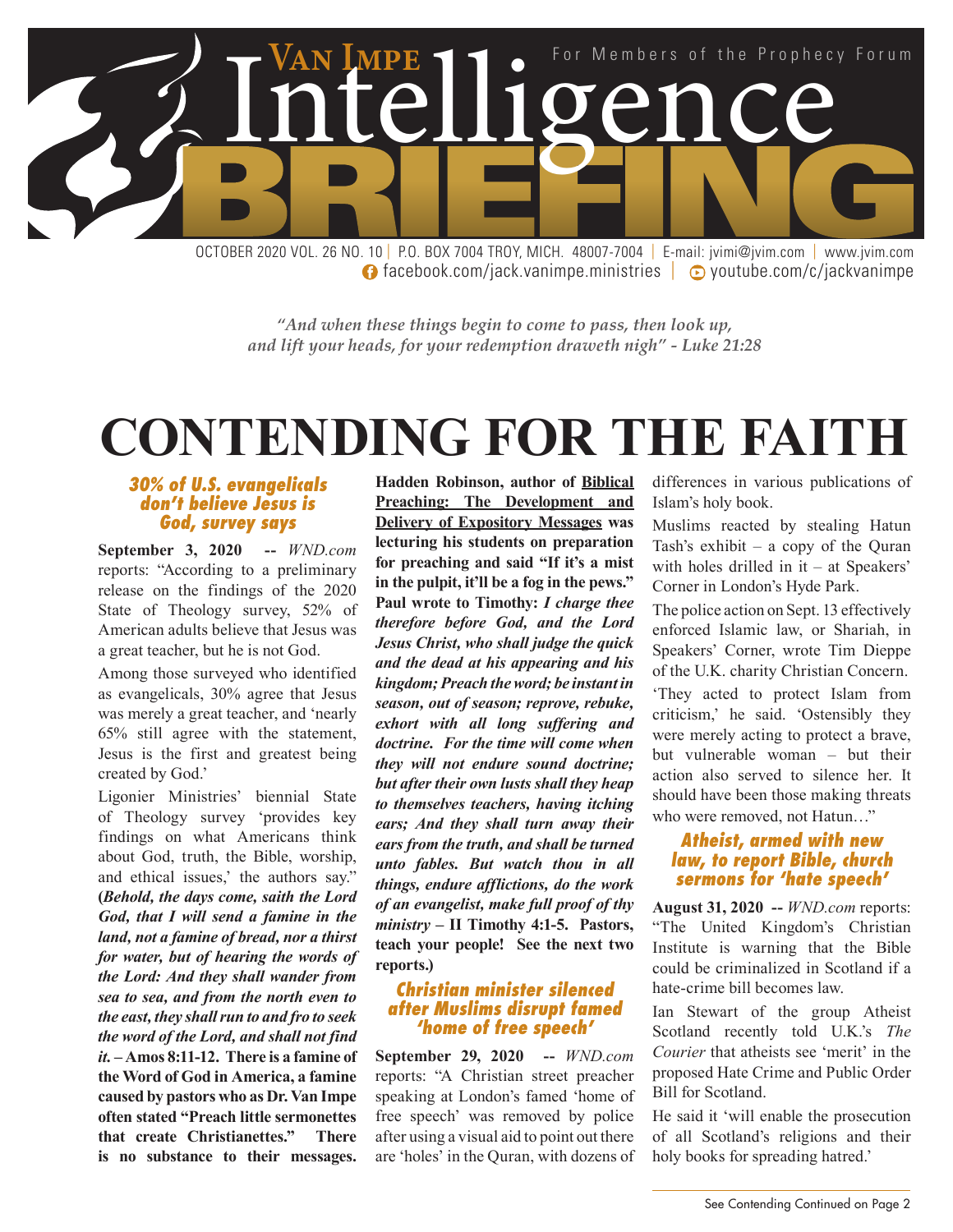'We fully intend to monitor all holy books, sermons in places of worship and the social media accounts of the various religions and report any hatred to police Scotland for criminal investigation,' Stewart said…"

#### *Bolsonaro Urges U.N. to Fight 'Christophobia': 'Brazil Is a Christian Country'*

**September 23, 2020 --** *Breitbart. com* reports: "Brazilian President Jair Bolsonaro ended his remarks at the United Nations General Assembly on Tuesday with the declaration that Brazil 'is a Christian and conservative country' and urging the world to fight 'Christophobia.'

Bolsonaro opened the General Assembly's annual general debate, a tradition honoring Brazil volunteering to begin the first-ever general debate in the aftermath of World War II. This year, in light of the Chinese coronavirus pandemic, world leaders did not travel to New York for the event, instead addressing the world from their respective countries.

'Liberty is humankind's greatest asset. I call upon the entire international community to protect religious liberty and fight against Christophobia,' Bolsonaro asserted during his speech. The president, among the most highprofile conservative Christian leaders in the world, did not elaborate on what he sought from fellow U.N. member states, but his comment was made in the context of developments in the Middle East, and so likely was a reference to the escalating rates of anti-Christian violence and Christian persecution in majority-Muslim nations…" **(***If the world hate you, ye know that it hated me before it hated you. If ye were of the world, the world would love his own: but because ye are not of the world, but I have chosen you out of the world, therefore the world hateth you. Remember the word that I said unto you, The servant is not greater than his lord. If they have persecuted me, they will also persecute you; if they have kept my saying, they will keep yours also. But all these things* 

*will they do unto you for my name's sake, because they know not him that sent me. If I had not come and spoken unto them, they had not had sin: but now they have no cloak for their sin. He that hateth me hateth my Father also. If I had not done among them the works which none other man did, they had not had sin: but now have they both seen and hated both me and my Father* **– John 15:18-24.)** 

#### *Report: China Jails Christian Teenager for Practicing Banned Religion*

**September 10, 2020 --** *Breitbart.com* reports: "Police in southwestern China this summer sentenced a Christian teenager to three years in prison for practicing her faith, human rights magazine *Bitter Winter* revealed on Tuesday.

In Yunnan province, which borders Vietnam, the People's Court of Jianshui county sentenced 19-year-old Jiang Guangmei to three years in prison on June 29.

'She was charged with 'using a *xie jiao* [cult] organization to undermine law enforcement' and also fined 3,000 RMB (about \$430)," according to the magazine. Police first arrested Jiang in September 2018 when she was 17 for writing articles about her religious experience as a member of the Church of Almighty God (CAG).

'[A]ccording to the [CAG's] official history, the denomination whose Chinese name translates as 'Eastern Lightning' was founded in the belief that Christ is born again and back on Earth in the guise of a mysterious leader of the faith — a woman who may now be living in the New York metropolitan area,' the *Daily Beast* wrote of CAG in February. The Chinese Communist Party (CCP) has branded CAG a cult, or *xie jiao* in Mandarin, and banned the church in China…" **(***Fear none of those things which thou shalt suffer: behold, the devil shall cast some of you into prison, that ye may be tried; and ye shall have tribulation ten days: be thou faithful unto death, and I will give thee a crown of life. He that hath an ear, let* 

*him hear what the Spirit saith unto the churches; He that overcometh shall not be hurt of the second death* **– Revelation 2:10, 11. Christians who suffer and die for Christ will receive the "Crown of Life" to place at the feet of Jesus – James 1:12; Revelation 2:10. The 24 elders represent 12 Old Testament Tribes and 12 New Testament Apostles – saved Jews and redeemed Christians. In Revelation 4: 10 & 11 they cast their earned crowns before the Lord Jesus Christ. Question – Will you be among them? See the next two reports.)**

#### *Nigeria: 13-Year-Old Boy Sentenced to 10 Years in Prison for Blasphemy*

**September 18, 2020 --** *Breitbart. com* reports: "Child rights agency UNICEF on Wednesday called for the Nigerian government to 'urgently review the case' of a 13-year-old boy sentenced to ten years in prison for blasphemy last month in majority Muslim Kano State, which practices *sharia*, the Islamic law.

The Kano State Sharia Court at Feli Hockey, Kano, convicted Omar Farouq of blasphemy on August 10 for using 'foul language toward Allah in an argument with a friend' and sentenced him to ten years' imprisonment with menial labor. The court tried Farouq as an adult because 'he has attained puberty and has full responsibility under Islamic law,' according to *CNN*. 'The sentencing of this child … is wrong,' UNICEF Representative in Nigeria Peter Hawkins said in a press statement. 'It also negates all core underlying principles of child rights and child justice that Nigeria – and by implication, Kano State – has signed on to.' UNICEF urged the Nigerian government to review the teenager's case 'with a view to reversing the sentence.'

The same *sharia* (Islamic law) court that sentenced Farouq also sentenced 22-year-old Yahaya Sharif to death by hanging last month for blasphemy. A musician, Yahaya was found guilty of insulting Islam's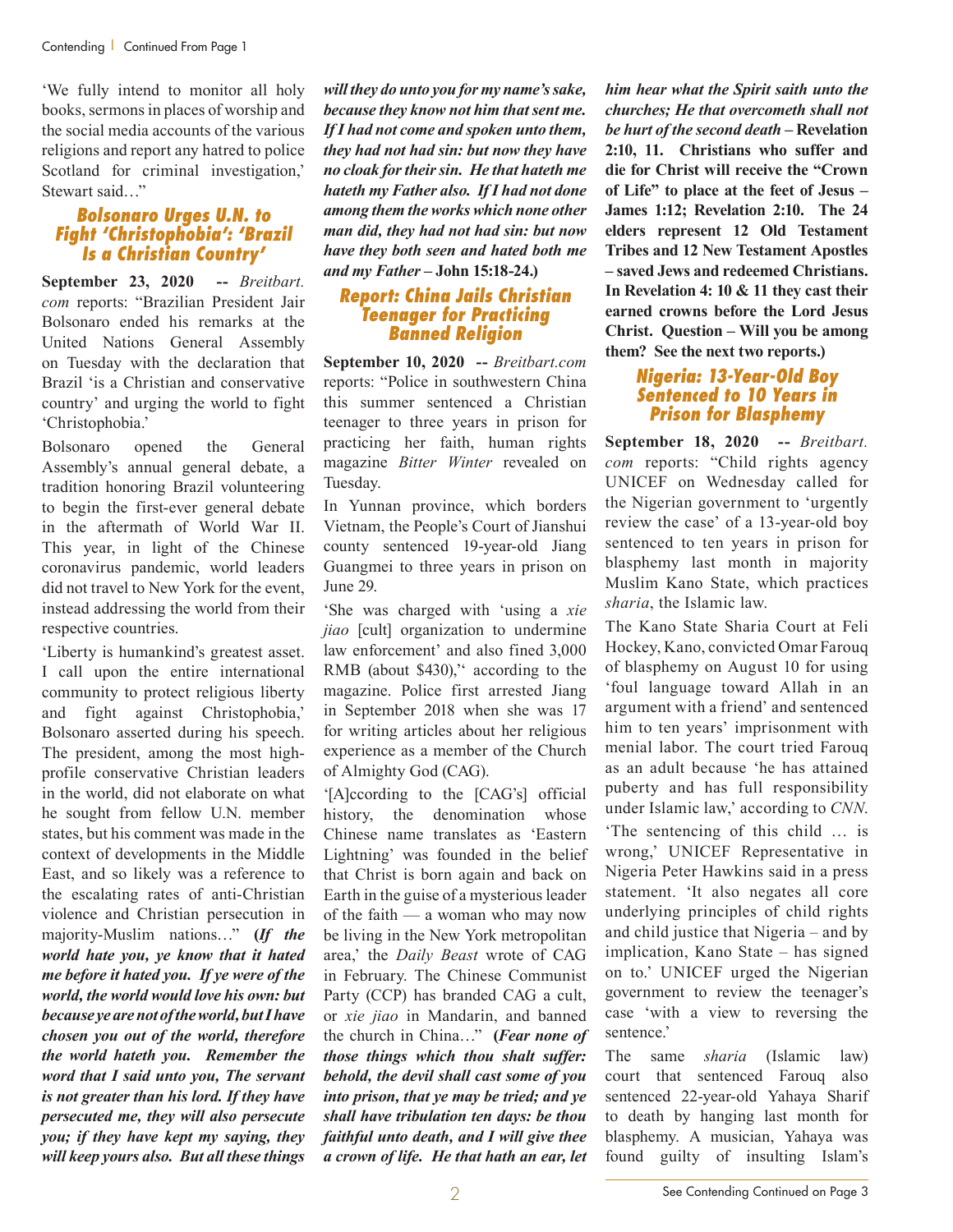prophet, Muhammad, in a song he circulated via the WhatsApp messaging app in March…"

#### *Lawyer: Pakistani Christian Sentenced to Death for 'Blasphemy' Just Refused to Convert*

**September 25, 2020 --** *Breitbart. com* reports: "A lawyer for a Pakistani Christian man sentenced to death two weeks ago in Lahore for blasphemy

#### *Saudi editor: Peace with Israel now only option for Arab nations*

**September 29, 2020 --** *WND.com* reports: "Peace agreements with Israel are the only option left for Arab nations that have opposed the Middle East's premier democracy for generations, says the editor of a Saudi daily.

Khalid bin Hamad Al-Malik, the editor of *Al-Jazirah*, wrote Sept. 13 — two days before the Israel-UAE-Bahrain peace deals — that the Arab nations must recognize their past efforts have failed, according to the Middle East Media Research Institute.

'The Arabs have no option but to normalize [relations] and establish full diplomatic ties with Israel. They tried war and were defeated; they tried hostility towards Israel and gained nothing; they tried to reconcile [with Israel] on their own terms and failed,' he wrote.

'Finally they tried peace as a way to achieve what they have failed to achieve through war.'…" **(Peace will come to Israel and to the world. But it will not come through military might nor treaties produced by the greatest minds on earth. Man's best efforts will ultimately fail, plunging the world into carnage and destruction. Christ will come bringing peace.**

**When the governments of earth have finally fallen, the Messiah of Israel, the Savior of men, will set up His kingdom (Daniel 2:44).**

told *Fox News* on Monday that his client did not insult the Islamic prophet, Muhammad, as alleged, but merely refused to convert to Islam.

Prosecutors accused Asif Pervaiz, 37, of sending 'blasphemous' text messages to his former supervisor in which he allegedly insulted the Islamic prophet. Pervaiz spoke in his own defense during the trial, denying the charges against him. The court rejected his testimony and sentenced him to death

on September 8.

'This is a tragic situation; the first case in Pakistan's recent history where a Christian has been accused of blasphemy for refusing to embrace Islam,' Pervaiz's attorney, Saif Malook, said.

'This man, Asif's boss, wanted him to leave Christianity, and Asif knew he would suffer a lot by saying no. But he kept his faith,' Malook explained…"



**Upon ending the Battle of Armageddon, Christ the King will judge the nations and destroy the wicked (Matthew 25:31 -- 46). The Beast (the Antichrist) and the False Prophet will be cast into a lake of fire (Revelation 19:20). Satan will be bound for a thousand years (Revelation 20:1-3). And the longawaited Millennium will begin.**

**Millennium means one thousand years and refers to the kingdom of Christ on earth. This era, foretold by all the prophets, will be a time of peace among people and nations. War will be but a relic of the painful past. Jerusalem, known for war, bloodshed, and international tensions, will at last become the city of peace and the capital of the world:**

*And it shall come to pass in the last days, that the mountain of the Lord's house shall be established in the top of the mountains, and shall be exalted above the hills; and all nations shall flow unto it. And many people shall go and say, Come ye, and let us go up to the mountain of the LORD, to the house of the God of Jacob; and he will teach us of his ways, and we will walk in his paths: for out of Zion shall go forth the law, and the word of the Lord from Jerusalem. And he shall judge among the nations, and shall rebuke many people: and they shall beat their swords into plowshares, and their spears into pruninghooks; nation shall not lift up sword against nation,* 

*neither shall they learn war any more* **(Isaiah 2:2-4).**

**The Prince of Peace will rule from David's throne, and the promises given to Mary concerning Jesus will be fulfilled:** *He shall be great, and shall be called the Son of the Highest: and the Lord God shall give unto him the throne of his father David: And he shall reign over the house of Jacob for ever; and of his kingdom there shall be no end* **(Luke 1:32, 33). See the next three reports.)**

#### *Khamenei: UAE 'betrayed Islamic world' by agreeing to peace with Israel*

**September 1, 2020 --** *Israel National News* reports: "Iran's supreme religious leader accused the United Arab Emirates of betraying the Islamic world by agreeing to normalize relations with Israel.

In an address Tuesday afternoon, Ayatollah Ali Khamenei excoriated the UAE, a day after a U.S. and an Israeli delegation arrived in Abu Dhabi for talks aimed at finalizing the Abraham Accords, which will fully normalize relations between the seven Arab emirates and the Jewish state.

Khamenei also accused the UAE of 'forgetting' the Palestinian Authority, since it did not predicate its peace deal with Israel on a final status agreement between Israel and the PA.

'Of course, the UAE's betrayal will not last long, but this stigma will always be remembered. They allowed the Zionist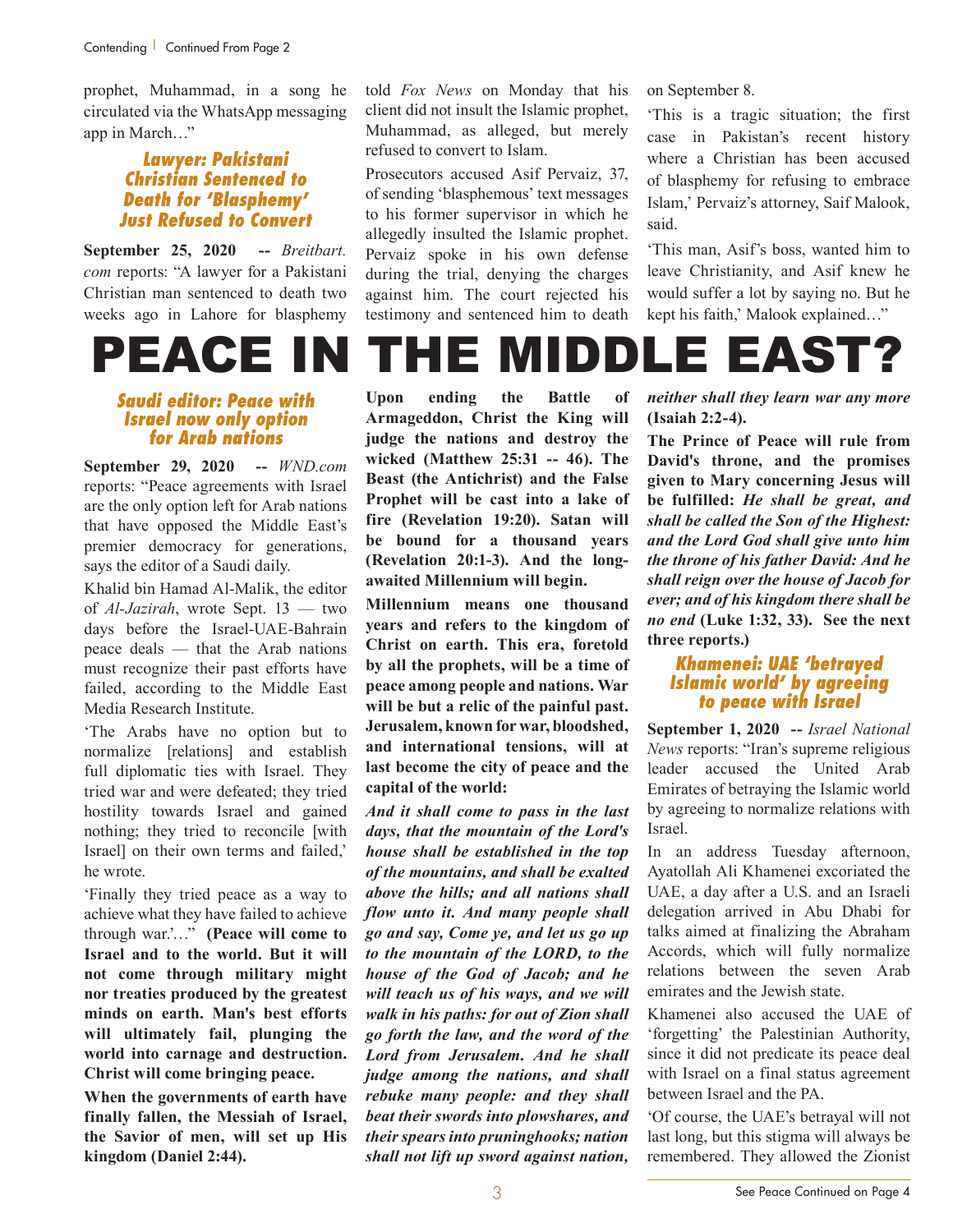regime to enter the region and forgot Palestine,' Khamenei said…"

#### *Abbas calls for UN-led peace conference early next year*

**September 28, 2020 --** *YnetNews. com* reports: "Palestinian President Mahmoud Abbas on Friday called for United Nations Secretary-General Antonio Guterres to convene an international conference early next year to launch 'a genuine peace process' between Israel and the Palestinians.

Abbas urged Guterres to work with the Middle East Quartet of mediators – the United States, Russia, the European Union and the UN – and the UN Security Council on a conference 'with full authority and with the participation of all concerned parties, early next year, to engage in a genuine peace process.'

The Palestinians want a state in the West Bank and Gaza Strip with east Jerusalem as its capital, all territory captured by Israel in 1967. Palestinian leaders rejected a peace proposal unveiled in January by U.S. President Donald Trump, in which Washington would recognize Jewish settlements in occupied territory as part of Israel…"

#### *Jordan, Egypt, France and Germany call for resumption of Israel-PA peace talks*

**September 25, 2020 --** *Israel National News* reports: "The foreign ministers of Jordan, Egypt, France and Germany on Thursday urged Israel and Palestinian Arabs to engage in 'credible dialogue' to restore 'hope' to the peace process.

'Ending the stalemate in peace talks, the creation of political horizons and the restoration of hope through credible dialogue must be a priority,' they said in a statement quoted by *AFP*.

The meeting comes after the United Arab Emirates and Bahrain formally established full diplomatic ties with Israel, the third and fourth Arab states to do so after Egypt in 1979 and Jordan in 1994.

The Israel-Palestinian Authority (PA) peace process has been frozen since 2014, when PA chairman Mahmoud Abbas breached conditions of talks that were ongoing at the time by unilaterally joining international treaties and conventions…"

#### *'Jerusalem is our city,' Turkey's Erdogan declares*

**October 2, 2020 --** *The Times of Israel* reports: "Turkish President Recep Tayyip Erdoğan on Thursday implied that Jerusalem belongs to Turkey, referring to the Ottoman Empire's control over the city for much of the modern era.

'In this city that we had to leave in tears during the First World War, it is still possible to come across traces of the Ottoman resistance. So Jerusalem is our city, a city from us,' he told Turkish lawmakers during a major policy speech in Ankara. 'Our first qibla [direction of prayer in Islam] al-Aqsa and the Dome of the Rock in Jerusalem are the symbolic mosques of our faith. In addition, this city is home to the holy places of Christianity and Judaism.'

The Ottoman Empire ruled over Jerusalem from 1516 to 1917. Modern Turkey, its successor state, has long stressed its enduring connection to the holy city, regularly condemning Israel's alleged efforts to 'judaize' it and the U.S. administration's December 2017 recognition of it as Israel's capital.

Jerusalem has been the capital of Israel since the country's founding, and the Jewish people have thousands of years of history in the city, backed up by extensive archaeological finds…"

**(The Gatestone Institute, in an article entitled: The Quran Says Jerusalem Belongs to the Jews – https://www. gatestoneinstitute.org/11680/quran-**

**jerusalem-jews states: "…Although ordinary Muslims who might not actually have read their holy book could be excused for their ignorance about the Jewish roots of and rights to Israel and Jerusalem, the same cannot be said for the leaders of Muslim countries, imams and the heads of illustrious Islamic institutions. Dignitaries and scholars of that caliber should know better. Yet many of them repeat false assertions that contradict the Quran and scholarly interpretations of its verses.**

**The fact is that the Quran does not mention Jerusalem or Palestine. It does refer to the sanctity of other holy places, such as Mecca — which is called the "Mother of Cities" — where the Prophet Muhammad was born and where the house of God was built by Abraham, the "father of the prophets."**

**The Quran also mentions the city of Yathrib [Medina], where the Prophet Mohammed emigrated after he was persecuted in Mecca, and the location of his grave and the Prophet's Mosque…" 930 times God promises Jerusalem forever to the Jews. God promised to Abraham: …***I will make of thee a great nation, and I will bless thee, and make thy name great, and thou shalt be a blessing: and I will bless them that bless thee, and curse him that curseth thee: and in thee shall all families of the earth be blessed* **– Genesis 12:2, 3. Soon all Hell will break loose in the Middle East. Joel 3:2 warns today's politicians that World War III occurs because of parting God's land. It won't succeed. Christ will return, stop the horrendous war and reign over the world from the Throne of David in Jerusalem forever – Revelation 11:18; Luke 1:32, 33.)**

### **KINGS OF THE EAST**

*Germany: 'New Cold War with China' demands U.S.- Europe united front*

**September 29, 2020 --** *SpaceWar.com*

reports: "Europe and the United States need to face up to a 'new Cold War with China' together, regardless of who wins the White House in November,

Germany's point man on transatlantic ties told *AFP*.

With just five weeks to go until the U.S. election, the German government's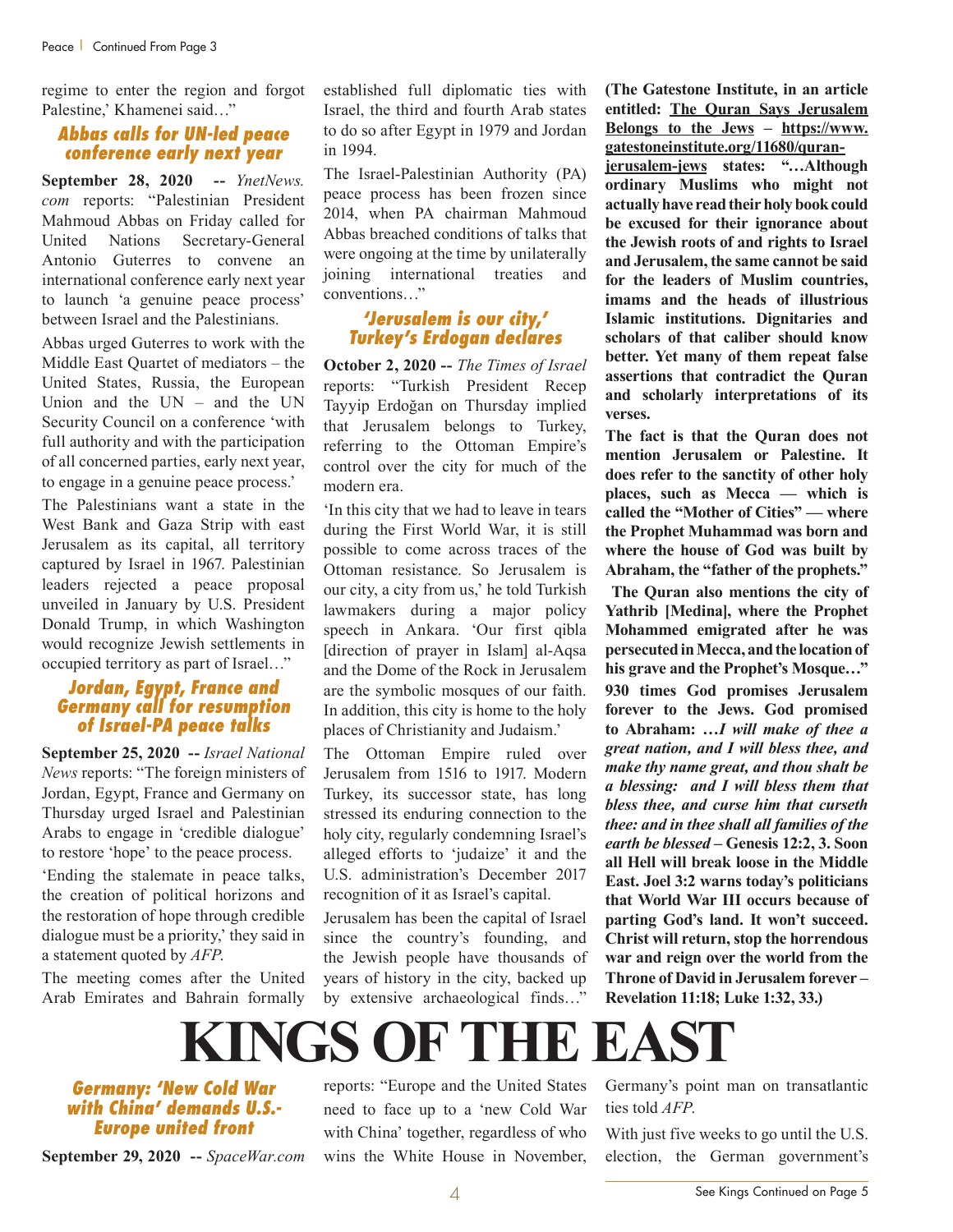coordinator for relations with the United States and Canada, Peter Beyer, insisted there were more shared interests than differences.

'Europe has got to stand shoulder-toshoulder with the U.S. to face the huge challenge of China,' he said.

'The new Cold War between the United States and China has already begun and will shape this century.'…" **(China will become a basic partner with Russia for the rapidly approaching battle of Armageddon – Revelation 16:16. Russia will lead invasion number one – Ezekiel 38 & 39. China will lead invasion number two – Revelation 16:12; Revelation 9:14 – 16. Then all nations will come against Jerusalem for the final invasion at which point Jesus will return to stop the bloodshed and set up his eternal kingdom upon earth – [He gathers]** *all nations against Jerusalem to battle; and the city shall be taken… Then shall the Lord go forth, and fight against those nations, as when he fought in the day of battle. And his feet shall stand in that day upon the mount of Olives, which is before Jerusalem on the east, and the mount of Olives shall cleave in the midst thereof toward the east and toward the west, and there shall be a very great valley; and half of the mountain shall remove toward the north, and half of it toward the south* **– Zechariah 14:2 – 4. Then Psalm 2:6 occurs as God the Father says: …***I set my king upon my holy hill of Zion* **[Jerusalem]. See the next report.)**

#### *Chinese Nuke Arsenal Next on Beijing's 'To-Do' List, U.S. Commander Warns*

**September 15, 2020 --** *Voice of America News* reports: "The commander in charge of the U.S. military's nuclear arsenal has warned that increasing China's nuclear stockpile is 'next' on Beijing's 'to-do list.'

Speaking Monday to reporters at the Pentagon, U.S. Strategic Command chief Adm. Charles Richard said that while the United States has 'no margin'

of error left to start recapitalizing its nuclear force, China has a proven record of steadily building its military. He cited the example of how Beijing has built more than 250 ships for the country's newly established coast guard in just the past seven years.

'When China sets its mind to something, they are very impressive in their ability to go accomplish it,' Richard said. 'Their strategic forces are next on their to do list, right, and I'm trying to posture us for the threat that we're going to face, not the one that we have today.'

The U.S. can deliver a nuclear strike by sea, air and land through submarines, aircraft and intercontinental ballistic missiles, a capability often referred to as the nuclear triad.

Earlier this month, a Pentagon report raised concern about China's pursuit of a nuclear triad while predicting that Beijing will 'at least double' the size of its nuclear warhead stockpile over the next decade. There was no response from the Chinese government…" (**Ezekiel 38:5 predicts that Russia, the Orient, and Persia [which changed its name to Iran in 1932] will see millions destroyed through atomic warfare in the Latter Years and Latter Days – Ezekiel 38:8, 16. Prepare to meet thy God Israel – Amos 4:12. This battle is described in Revelation 9:14 – 18:**  *Saying to the sixth angel which had the trumpet, Loose the four angels which are bound in the great river Euphrates. And the four angels were loosed, which were prepared for an hour, and a day, and a month, and a year, for to slay the third part of men. And the number of the army of the horsemen were two hundred thousand thousand: and I heard the number of them. And thus I saw the horses in the vision, and them that sat on them, having breastplates of fire, and of jacinth, and brimstone: and the heads of the horses were as the heads of lions; and out of their mouths issued fire and smoke and brimstone. By these three was the third part of men killed, by the fire, and by the smoke, and by the brimstone, which issued*  *out of their mouths***. See the next two reports.)**

#### *China pushing to double nuclear warhead arsenal: Pentagon*

**September 4, 2020 --** *SpaceWar. com* reports: "The Chinese military is pressing to double its 200-plus nuclear warheads within a decade with the ability to launch them aboard ballistic missiles by land, sea and air, the Pentagon said in a report Tuesday.

Aside from aiming for technological parity with the United States, the People's Liberation Army is also focused on conducting joint operations, to be able to deter or defeat any U.S. effort to intervene on Taiwan's behalf, the report said.

It said that PLA has already matched or surpassed the U.S. military in several areas, including shipbuilding, landbased ballistic and cruise missiles, and air defense systems.

And in its first public estimate of China's nuclear capacity, the annual report said the country has warheads numbering 'in the low 200s' in its nuclear stockpile, fewer than the 300 or more estimated by independent analysts.

The report says that number is expected to double over 10 years. China can already launch nuclear weapons by ballistic missile from land and sea, and is developing the capacity to do develop an air-launched ballistic missile as well, the report said.

'It is likely that Beijing will seek to develop a military by mid-century that is equal to — or in some cases superior to — the U.S. military, or that of any other great power that the PRC views as a threat,' the report said…"

#### *UN report: North Korea flouting nuclear sanctions*

**September 30, 2020 --** *SpaceWar. com* reports: "North Korea is violating international sanctions aimed at curbing its nuclear programme by exceeding a cap on petroleum imports and sending its workers overseas,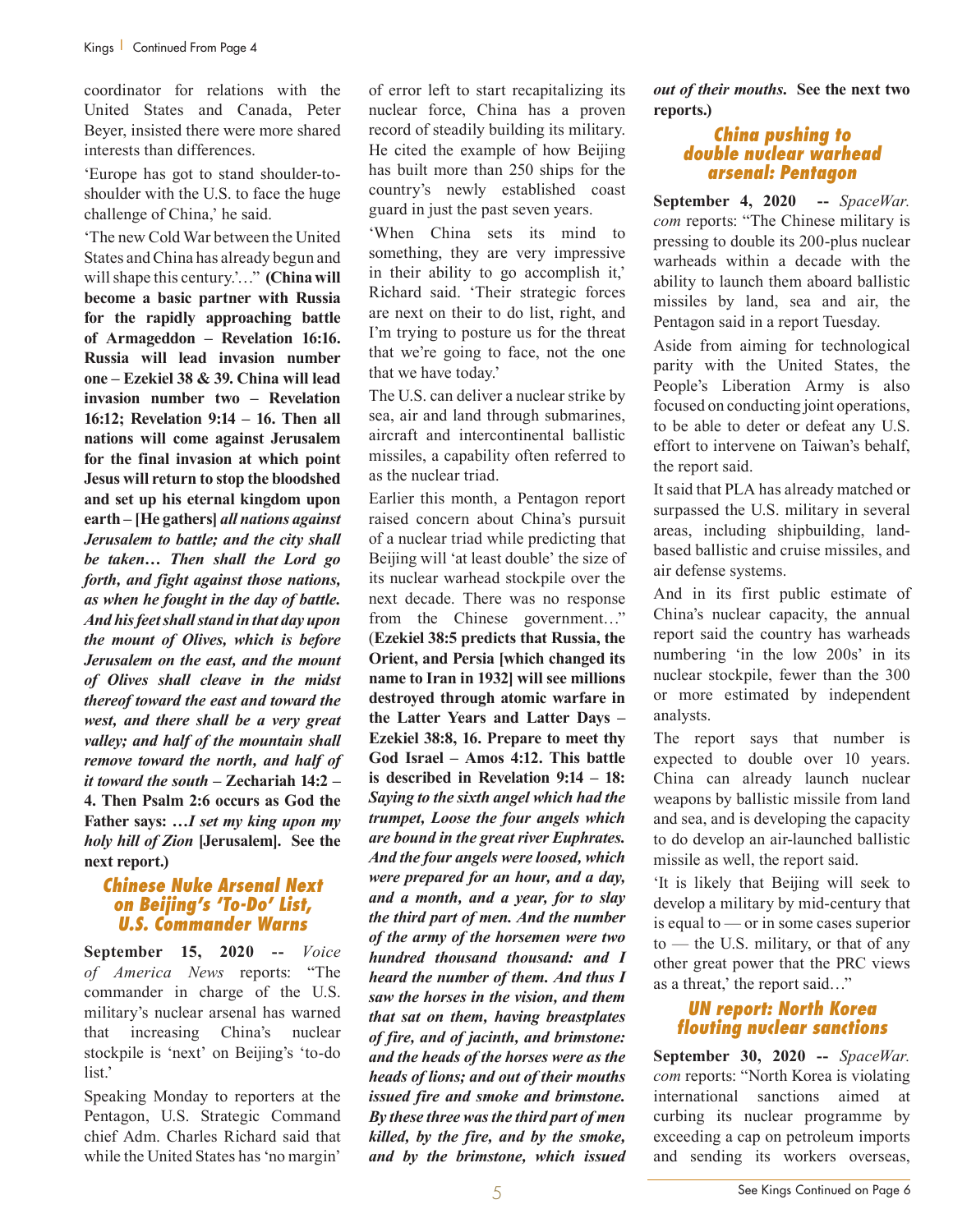including a former Juventus footballer, the United Nations said.

Pyongyang is subject to a range of restrictions imposed since 2017 that limit its oil imports and ban exports of coal, fish and textiles.

It has nonetheless continued to develop its nuclear and ballistic missile arsenal, analysts say, despite three high-profile meetings between leader Kim Jong Un and U.S. President Donald Trump.

The UN Security Council on Monday said an annual 500,000 barrel cap on imports of refined petroleum products had been broken in just the first five months of 2020.

A report by the intergovernmental panel said deliveries to the authoritarian state 'far exceeded' the ceiling, based on 'imagery, data and calculations'.

'The Democratic People's Republic of Korea and foreign-flagged vessels and their owners continued elaborate evasion practices' to illicitly import oil, UN experts said, using the North's official name…"

#### *U.S.-China-Russia Rift Simmers at UN*

**September 25, 2020 --** *Voice of America News* reports: "The growing rift between the United States and China and Russia was clearly evident on the sidelines of the U.N. General Assembly Thursday, threatening to overshadow international cooperation on the coronavirus response.

This year's assembly has been held online because of the pandemic, and its focus has been on confronting COVID-19, the disease caused by the virus, through effective multilateral action.

At a side event in the Security Council meant to complement that theme, U.N. Secretary-General Antonio Guterres expressed concern that the pandemic is unfolding against a backdrop of 'high geopolitical tensions.'

'The pandemic is a clear test of international cooperation, a test we have essentially failed,' Guterres told the videoconference of the U.N.'s

most powerful body. Those tensions were on display in the council, as the foreign ministers of China and Russia referenced their divisions with the United States…" **(Russia is warming up for Armageddon. Soon a peace program will be contracted for the Middle East nations – Daniel 11: 21, 24. It will be a peace contract for seven years but broken after 42 months – Daniel 9:27. Russia is the nation that then says: …***I will go up to the land of unwalled villages; I will go to them that are at rest, that dwell safely, all of them dwelling without walls, and having neither bars nor gates, To take a spoil, and to take a prey; to turn thine hand upon the desolate places that are now inhabited, and upon the people that are gathered out of the nations***… – Ezekiel 38:11, 12.)**

#### *Pompeo due in Asia for talks on China, North Korea*

**September 30, 2020 --** *SpaceWar.com* reports: "U.S. Secretary of State Mike Pompeo will head next week to Japan, South Korea and Mongolia, the State Department said Tuesday, on a trip expected to focus heavily on China and North Korea.

Pompeo's trip to Tokyo will be the first by a top U.S. official since Yoshihide Suga took office on September 16, succeeding veteran prime minister Shinzo Abe, a close ally of Washington. On October 6 in Tokyo, Pompeo will hold a four-way meeting with his counterparts from Australia, India and Japan — the 'Quad' formation, heavily promoted by Abe, that has been widely seen as a bid by the region's major democracies to step up cooperation in the face of China.

Pompeo is a vociferous critic of China on issues from security to human rights to the Covid-19 pandemic, which President Donald Trump's administration has sought to blame squarely on Beijing ahead of the November 3 elections.

Pompeo has led an international campaign for other nations to shun China, including its technology…" **(North Korea marches with Russia** 

**and China for the war of the latter years and latter days – Ezekiel 38:8, 16. Atomic bombs will produce global incineration – Psalms 97:3; Isaiah 66:15; Joel 2:3, 30; Zephaniah 1:18; Malachi 4:1; Revelation 8:7 and 9:18.)**

#### *Ex-Political Prisoner at RNC: Chinese Communists an 'Enemy of Humanity'*

**August 27, 2020 --** *Breitbart.com* reports: "Chen Guangcheng, a dissident who spent seven years imprisoned in China, told the Republican National Convention (RNC) Wednesday the Communist Party was an 'enemy of humanity.'

Chen, a blind self-taught legal scholar from a rural community, spent those years in both prison and house arrest after police detained him for his advocacy against forced abortions, a common policy under China's 'onechild' rule that prevented families from birthing siblings. Currently, due to a precipitous decline in population, China has expanded that policy to two children but is still believed to force women to kill illegal unborn children.

In his address Wednesday, Chen expressed gratitude to America for granting him and his family a chance to build a life free of authoritarianism.

'Standing up to tyranny is not easy. I know. When I spoke out against China's 'one-child' policy and other injustices, I was persecuted, beaten, sent to prison and put under house arrest by the Chinese Communist Party,' Chen noted. 'In April 2012, I escaped and was given shelter in the American embassy in Beijing. I am forever grateful to the American people for welcoming me and my family to the United States where we are now free.'

'The CCP is an enemy of humanity. It is terrorizing its own people and it is threatening the well-being of the world,' Chen affirmed. 'In China, expressing beliefs or ideas not approved by the CCP – religion, democracy, human rights – can lead to prison. The nation lives under mass surveillance and censorship.'…" **(The Bible teaches**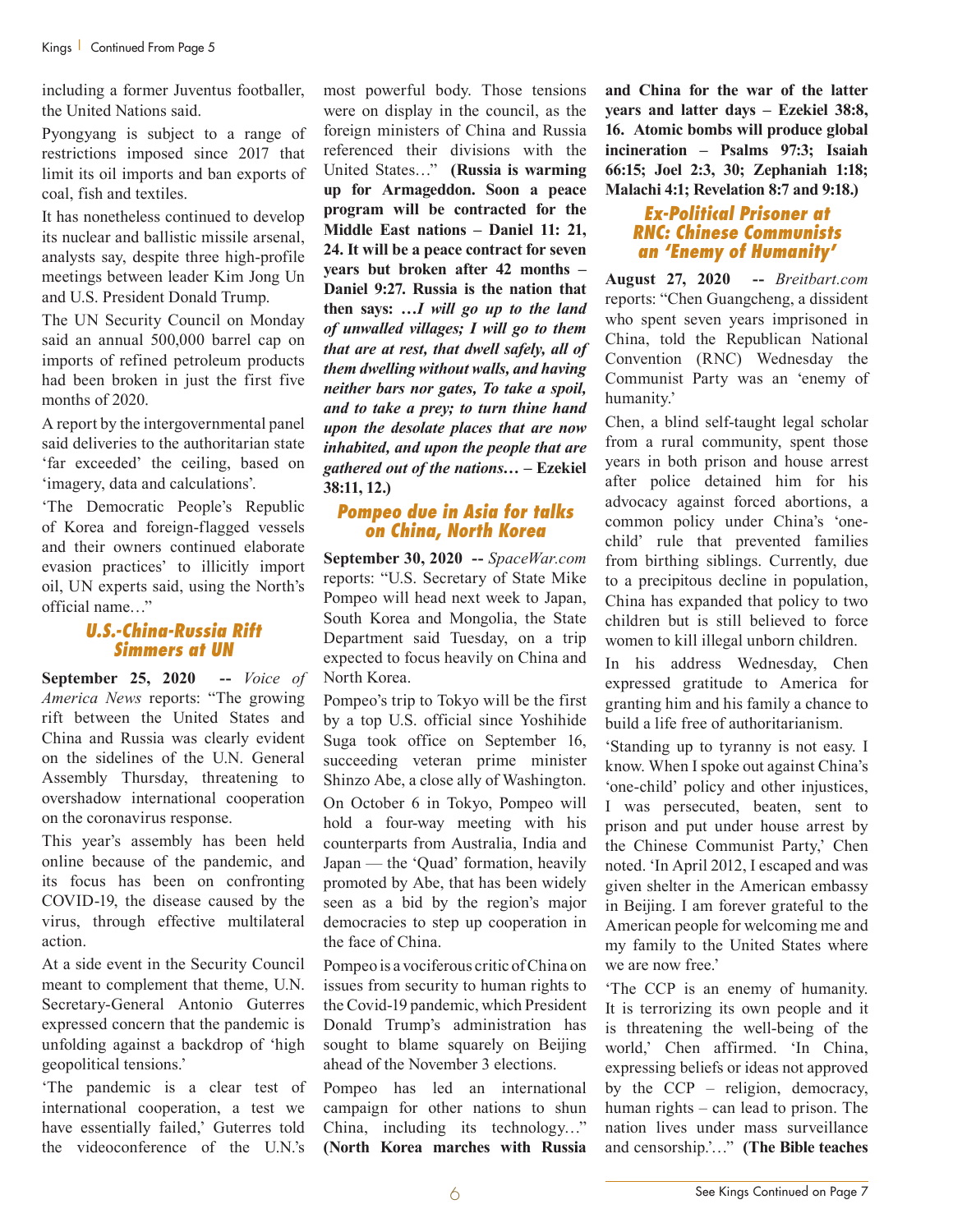**that apostates will arise within the Christian church. Acts 20:29:** *For I know this, that after my departing shall grievous wolves enter in among you, not sparing the flock.* **Second Peter 2:1 states that these apostates**  *shall bring in damnable heresies, even denying the Lord.* **Verse 12 tells us that [they]** *speak evil of the things that they understand not.* **In verse 15, we learn that [they]** *have forsaken the right way.* **Verse 18:** *They speak great swelling words of vanity.* **Karl Marx became an apostate. In his early youth, Karl Marx was a professing Christian. His first written work is called** *The Union of the Faithful With Christ.* **There we read these beautiful words, "Through love of Christ we turn our hearts at the same time toward our brethren who** 

**are inwardly bound to us and for whom Christ gave himself in sacrifice." He continues, "Union with Christ could give comfort in sorrow, calm trust, and a heart susceptible to human love, to everything noble and great, not for the sake of ambition and glory, but only for the sake of Christ."**

**When Karl Marx finished high school, the following was written on his graduation certificate under the heading,** *Religious Knowledge:* **"His knowledge of the Christian faith and morals is clear and well grounded." However, as he began his descent into apostasy he soon wrote, "I wish to avenge myself against the One who rules above." The theories of Karl Marx are the foundation for** 

**international communism's scientific laws. They include:** 

**(1) "There is no God." This means that communists deny every virtue and value system originating with God. Hence,**

**(2) "There are no moral absolutes." All is right which advances the cause of socialism and all is wrong which impedes its progress. For the communist, to lie, cheat, steal, or even murder is perfectly moral if it advances the system. That's why Lenin said, "We do not believe in eternal morality. Our morality is entirely subordinated to the interest of the class struggle." This is the reason so many have suffered horrendously at the hands of these atheists.)**

# SANCTITY OF LIFE

#### *Dutch euthanasia champion admits legalising assisted suicide is a 'slippery slope'*

**September 16, 2020 --** *ChristianToday. com* reports: "British opponents of assisted suicide are right to warn that it will only open the door to the deaths of healthy, vulnerable people, says a Dutch pro-euthanasia campaigner.

The *Dutch Medical Association Journal*  quotes Dr Bert Keizer as saying that the legalisation of assisted dying is the start of a 'slippery slope' towards the 'random killing of the defenceless.'

Euthanasia has been legal in the Netherlands since 2002 for individuals who are deemed to have 'hopeless and unbearable' suffering. Initially, this applied to those with terminal illnesses but over the years, the law has been broadly interpreted to include people with non-physical issues, like psychiatric conditions and dementia.

Dr Keizer noted the law is now being widened to allow physically and mentally healthy old people to choose assisted dying if they 'find that their life no longer has content'.

In July, a bill was submitted by to the Dutch Parliament proposing to allow 'completed life' euthanasia.

Dr Keizer predicts that the law will be broadened further to allow euthanasia for disabled children and prisoners serving life sentences 'who desperately long for death'.

'What our British colleagues had predicted years earlier, with unconcealed complacency, happened: those who embark on euthanasia venture down a slippery slope along which you irrevocably slide down to the random killing of defenceless sick people,' Dr Keizer said…" **(Job 7:1 asks:** *Is there not an appointed time to men on the earth?*

**God's Ten Commandments are eternal. The term in Exodus 20:7 stating** *Thou shalt not kill* **is murder. Our Lord Jesus translated the commandment correctly in Matthew 19:18. All who kill and murder others will be eternally separated from God – that includes abortionists and euthanasia's. See the next report.)**

### *Canadian Doctors Get Ready for Child Euthanasia*

**September 28, 2020 --** *WND.com* reports: "It never made any sense. The assurance that active euthanasia

would always be limited to terminally ill, competent adults just never made any sense. Here's the problem: Once a society widely supports eliminating suffering by eliminating the sufferer and redefines as a 'medical treatment' the act whereby doctors kill seriously ill patients, there is no logical argument for limiting euthanasia to adults with legal decision-making capacity. After all, children suffer too, so how can they be logically refused 'medical aid in dying' — or MAID, the current euphemism for euthanasia and assisted suicide — only because of their age?

The short answer, of course, is that they can't and they won't be, once a society generally embraces euthanasia consciousness, as is demonstrated by the three countries where lethal-jab euthanasia has been legalized and now has popular support..."

#### *Controversial Down's syndrome test introduced in Scotland*

**October 2, 2020 --** *The Christian Institute* reports: "The introduction of controversial prenatal screenings for Down's syndrome in Scotland is very likely to lead to more abortions, a campaign group has warned.

Non-invasive prenatal testing (NIPT),